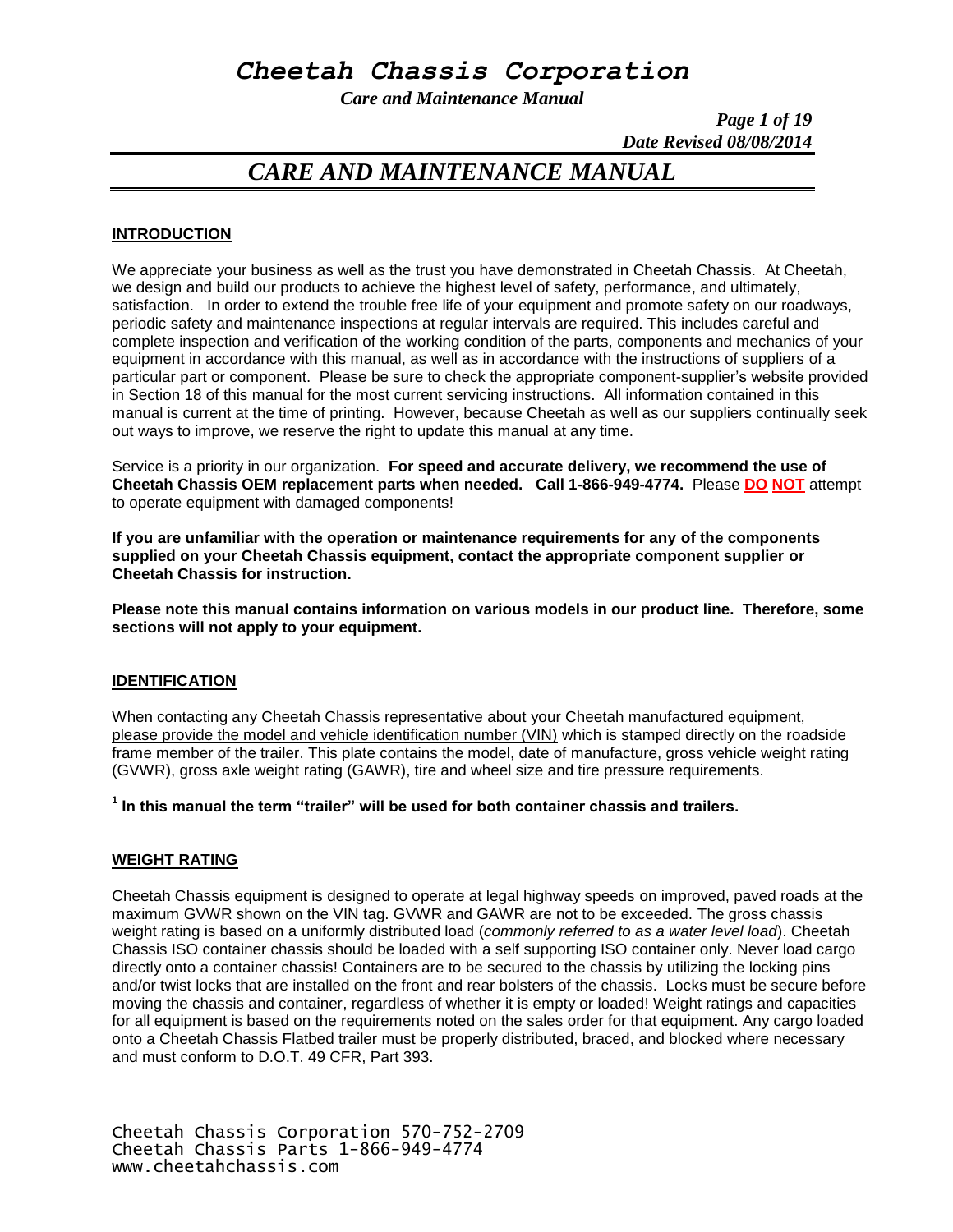### **TABLE OF CONTENTS**

| 1.0  |                                                  |
|------|--------------------------------------------------|
| 2.0  |                                                  |
| 3.0  |                                                  |
| 4.0  |                                                  |
| 5.0  |                                                  |
| 6.0  |                                                  |
| 7.0  | <b>WHEEL BEARING LUBRICATION AND ADJUSTMENT8</b> |
| 8.0  |                                                  |
| 9.0  |                                                  |
| 10.0 | ELECTRICAL SYSTEM & CONSPICUITY11                |
| 11.0 |                                                  |
| 12.0 |                                                  |
| 13.0 | BRIDGEMASTER - TRIDEM AND TANDEM AXLE13          |
| 14.0 |                                                  |
| 15.0 |                                                  |
| 16.0 |                                                  |
| 17.0 |                                                  |
| 18.0 | REFERENCE GUIDES TO CHASSIS INSPECTION18         |
| 19.0 |                                                  |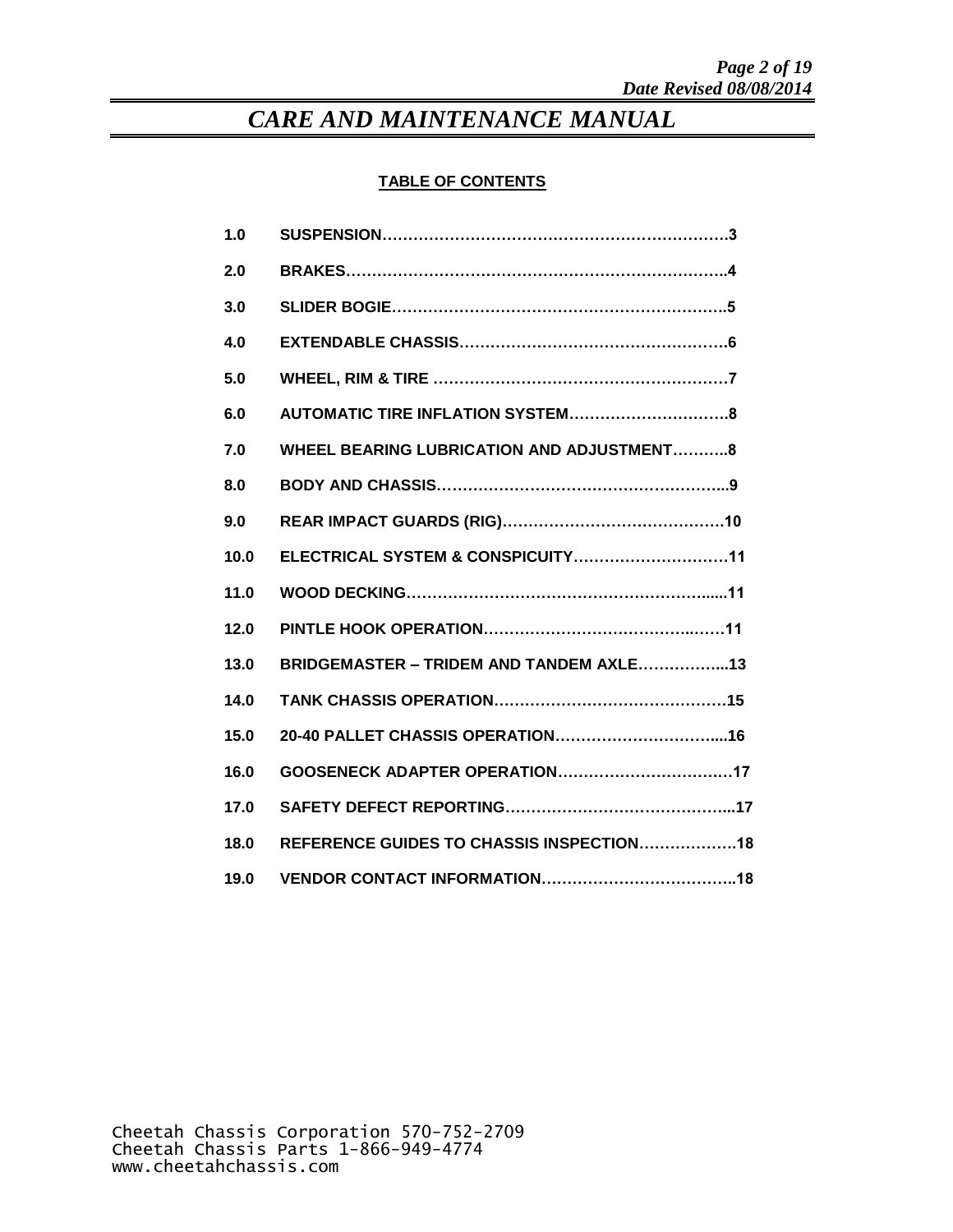#### **1.0 SUSPENSION**

#### **1.1 SPRING SUSPENSION**

After a short initial break-in period of 1000 to 2000 miles, inspect the suspension components and verify the alignment and torque on the spring, axle, and wheel nuts per the manufacturer's recommended specifications.\* Thereafter, inspections should be conducted at least every12 months or immediately upon discovery of any abnormality, poor operation, or unusual wear to ensure satisfactory performance. The frequency of inspection and service required depends on the severity of the operating conditions.

- Check axle alignment after replacing any suspension parts or if the trailer does not track behind the tractor properly, or if unusual tire wear is noted. Move trailer forward onto a flat level surface. Inflate tires to rated pressure and check the kingpin to the front axle-end dimensions. The dimensions must be within 1/8" to achieve maximum tire mileage. Check the front-to-rear axle-end dimensions. The dimensions must be within 1/16" to achieve maximum tire mileage. Adjust using the suspension manufacturer's procedures as needed.
- Check all bushings for wear. Replace any worn bushings and re-torque the mounting hardware to the manufacturer's recommended specifications.\*
- Check the equalizer for obstructions that can limit movement and cause damage or limit load transfer between axles.
- Check spring wear pads in the hangers and equalizers. Worn pads should be replaced before the springs damage the hanger walls. Excessive wear will cause axle shift including axle misalignment and premature tire wear.
- Check springs for broken or missing leaf sections, misalignment or wear. Replace broken springs immediately. **DO NOT** weld on any spring.
- **DO NOT** replace individual leaves or operate with broken spring leaves.
- Check frame, hangers and equalizer for cracks, breaks or broken welds. Repair or replace according to the suspension manufacturer's specifications. Prepare and weld all cracks before adding reinforcing plates to ensure the cracks do not form again and cause failure of the repair.

#### **1.2 AIR RIDE SUSPENSION**

Air spring suspensions contain pressurized air in a fabric-reinforced rubber bag to cushion the trailer/cargo weight transfer to the road. The bags can be located behind, over, or in front of the axle. Some designs replace the rear spring hanger with an air bag, while others have fabricated trailing arms which pivot in a hanger and support the axle with an air bag. All air ride suspensions control the ride height with a height control air valve which maintains the axle-to-frame mounting height with any load in the trailer.

After a short initial break-in period of 1000 to 2000 miles, check the suspension components and verify the alignment and torque on all suspension mounting hardware per the manufacturer's recommended specifications.\* Thereafter, inspections should be conducted at least every 12 months or immediately upon discovery of any abnormality, poor operation, or unusual wear to ensure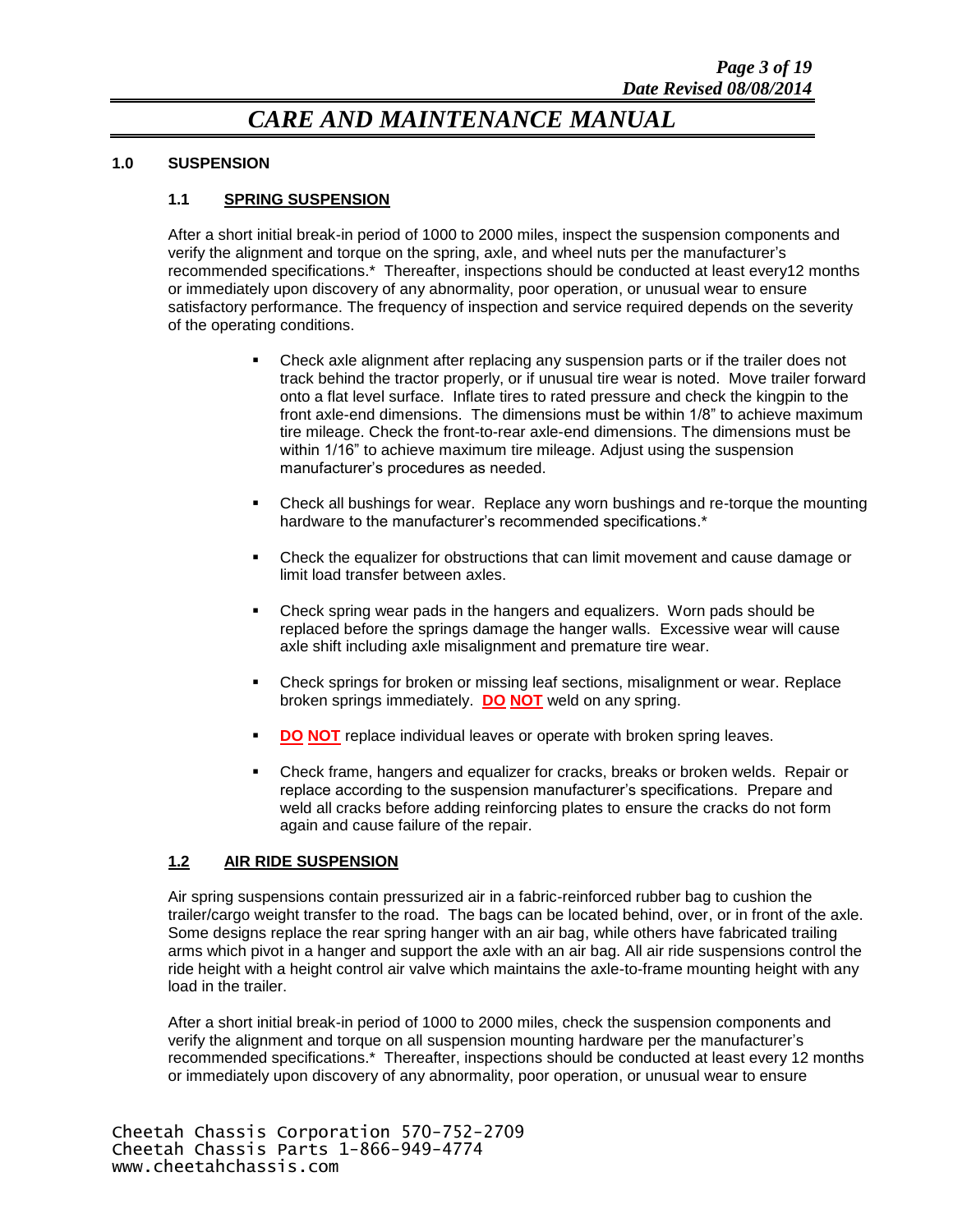satisfactory performance. The frequency of inspection and service required depends on the severity of the operating conditions.

- Check axle alignment after replacing any suspension parts, or if the trailer does not track behind the tractor properly, or if unusual tire wear is noted. Move the trailer forward to a flat, level surface. Inflate the tires to the rated pressure and check the kingpin to the front axle end dimensions. The dimensions must be within 1/8" to achieve maximum tire mileage. Check the front-to-rear axle-end dimensions. The dimensions must be within 1/16" to achieve maximum tire mileage. Adjust using the suspension manufacturer's procedures as needed.
- Check all bushings for wear. Replace any worn bushings and re-torque the mounting hardware to the manufacturers recommended specifications.<sup>\*</sup>
- Check the airlines for leaks and repair or replace any parts which cause the suspension lines to leak air.
- Check the air bags for wear, leaks, deterioration, cracks, folded, or misaligned sections. Replace bags that have the internal reinforcing fabric showing. Clearance around the air bags should not be less than 1-3/4" when the bags are inflated. If there is less clearance, check for any deterioration or loose / misaligned parts that could be a possible cause.
- Check the hangers, trailing arms, axle seats and frame for cracks, breaks, deformed surfaces or broken welds. Repair or replace according to the manufacturer's recommendations.
- **\*** *See the appropriate torque decal attached to the trailer for manufacturer's recommended specifications.*

#### **2.0 BRAKES**

Anti-Lock Brake Systems (ABS) are required by current Federal Motor Vehicle Safety Standard 121 on all trailers over 10,000# GVWR. The ABS controls the air pressure to the brake chambers by sensing the wheel rotation and feeding this motion back to the Electronic Control Unit (ECU) mounted on the service brake valve. This controlled pressure allows the brakes to be applied at the level that keeps the wheels from locking and losing control. A primary requirement of a trailer ABS air brake system is clean, dry air at the correct pressure. The air supplied by the tractor compressor is routed through the trailer ABS brake system which activates the service and emergency braking. The system must be tight and leak free. The ABS air system should not have a pressure loss exceeding 4 psi per minute with the service brakes applied at full pressure and the tractor engine off. This must be checked before *every* trip. Always check the operation of the ABS to ensure it is functioning properly *before* operating tractor.



**DANGER! Trailer axles (except dollies) are equipped with spring brake chambers. These chambers operate the emergency and the parking brakes. DO NOT disable the chambers and DO NOT attempt to disassemble a spring brake chamber. An internal spring is contained in the chamber under high compression.**

DEATH, IF OPENED! **IT IS EXTREMELY DANGEROUS AND COULD CAUSE SERIOUS INJURY OR EVEN** 

h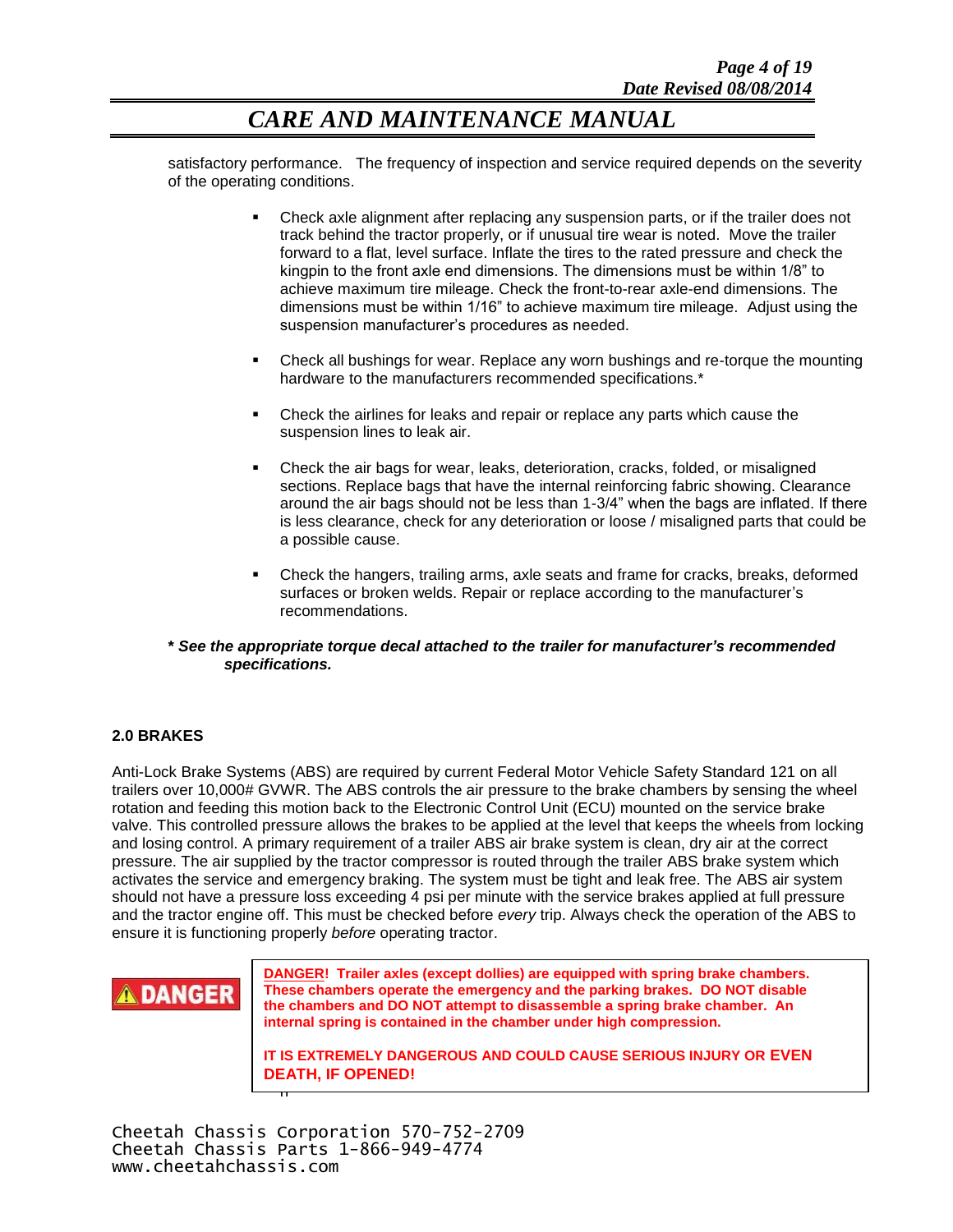- Check the gladhand seals and hoses for cracks, missing sections, damage or contamination. The brake hoses and tubing should not rub against any part of the tractor or trailer.
- Drain the air reservoir of water and contamination daily. This is particularly important in wet, cold weather. As the reservoir is drained, the spring brakes will apply.
- Check the brake system for cracked drums, bent chambers or push rods, loose chambers, brakes out of adjustment, loose or broken brake shoe springs or bushings, kinked or worn hoses or disconnected/cut electrical harnesses. **DO NOT** operate a trailer with any damaged components or brakes out of adjustment.
- If the ABS Warning light goes ON and remains ON, the ABS portion of the brake system is not working. The brakes will operate and apply normally without the Antilock Braking System functionality, but should be checked and/or repaired by a qualified service technician.

#### **3.0 SLIDER BOGIE**

Trailers equipped with sliding suspensions can redistribute cargo weight on the trailer axles by moving the suspension under the trailer chassis. Moving the suspension forward increases the weight on the trailer suspension and moving it to the rear increases the weight on the tractor. The sliding section of the suspension is locked to the trailer chassis by retractable pins which move in and out through holes in the frame rails or two angles welded under the rear of the chassis. The pins are interlocked to a handle extending out of the suspension frame on the driver's side. Pulling the handle out retracts the pins and permits sliding the bogie under the trailer. Releasing the handle extends the pins and locks the slider bogie in the desired position.

- Check and verify that all the locking pins are fully extended and pass through the locking holes in the frame rails or slider track angles on both sides of the trailer, *before* moving a trailer equipped with a sliding bogie. The locking handle must also be positioned and locked in the slider frame. With the trailer brakes set. gently rock the trailer back and forth using the tractor power to ensure that the locking mechanism is secure.
- Check the retainer channels and mounting bolts at the front and rear of the slider frame and verify that the retainers are undamaged and secure.
- Check the locking pins, links, rods and springs for wear or distortion. Be sure all links operate and fully extend the pins through the matching holes in the rail or angles at the same rate of travel.
- Check the sub frame, track angles, gussets and welds for cracks, broken parts or welds. Repair or replace according to the manufacturer's recommendations.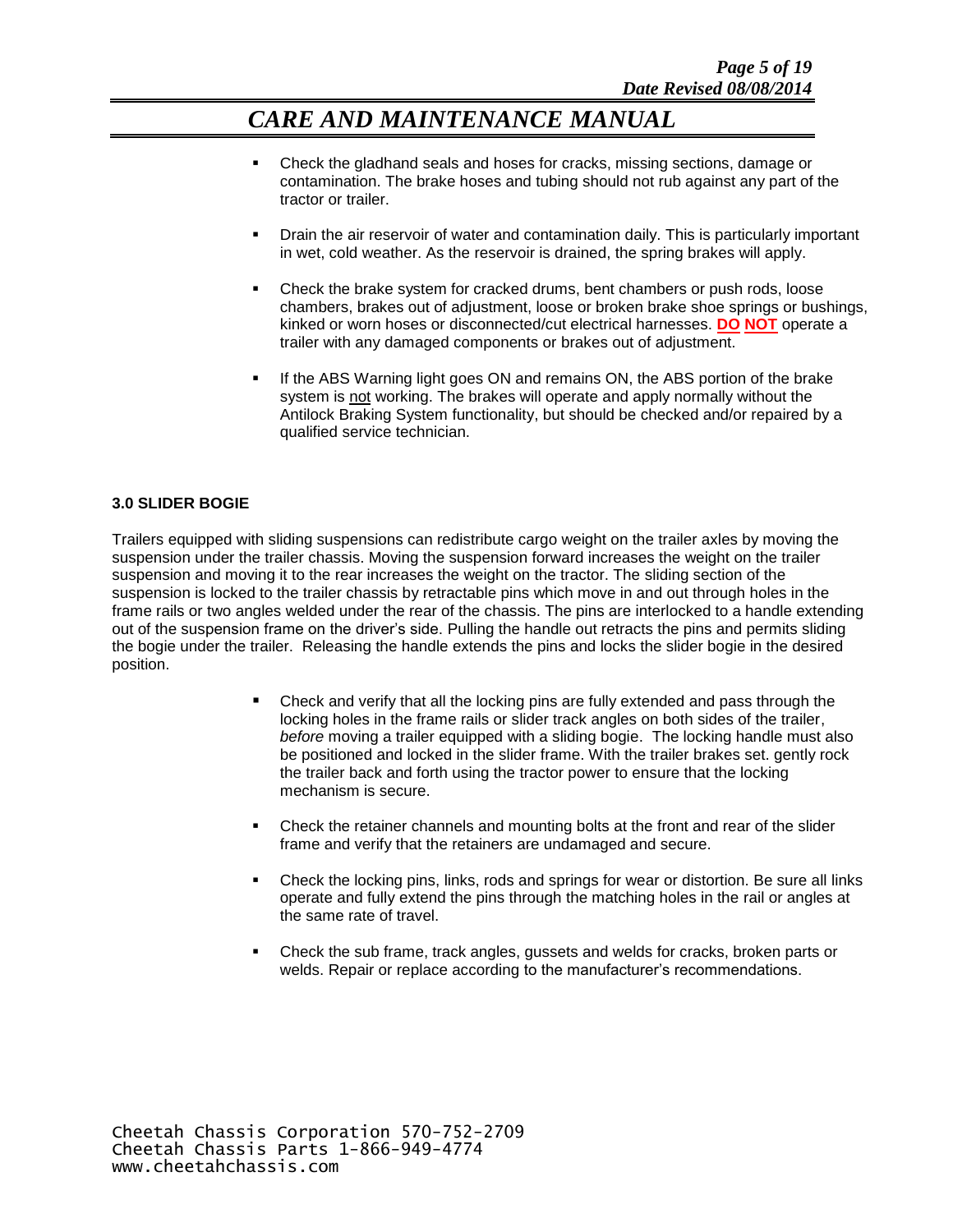#### *MOVING THE SLIDING SUSPENSION UNDER THE TRAILER:*

- 1. Align the tractor and trailer in a straight line and set the tractor and trailer brakes.
- 2. Check airlines and electrical harnesses connected to the slider frame for wear, tangles and clearance
- 3. Pull the locking pin handle all the way out and/or up and set in the latched position on the frame to release the locking pins.
- 4. Check the area around the trailer for clearance, release the tractor brakes and slowly drive backward or forward until the suspension is in the required position. (If a manual stop bar is installed, position it at the desired location before moving the slider)
- 5. Release the locking pin handle and visually check the locking pins for complete engagement. The main cross-section of the pins must extend completely through the matching holes in the rail or slide track angles.
- 6. Set the sliding suspension lock pins securely by rocking the trailer back and forth with the brakes set. Perform a visual inspection to ensure the locking pins are properly engaged.

*NOTE: The design and function of the welded front and rear bogie locating tube or block is to limit the normal slide range of the bogie during repositioning. The bogie locators are NOT intended to prohibit the suspension system from leaving the trailer body when incorrectly positioned and the locking pins are not completely engaged in the locator holes in the rail or slide track angles.*

#### **4.0 EXTENDABLE CHASSIS**

Extendable chassis are designed to operate at various lengths with multiple container sizes. The front and rear of the chassis are locked together using retractable spring-loaded pins which move in and out through holes in the frame rails. The pins are interlocked to a handle extending out of the chassis frame. Pulling/releasing the handle retracts/extends the pins and permits extension/retraction of the frame. Some models may be equipped with air-actuated lock pins.

- Check the locking pins, links, rods and springs for wear or distortion. Be sure all links operate the pins and fully extend the pins through the matching holes in the rail or angles at the same rate of travel.
- Check the sub-frame, gussets and welds for cracks, broken parts or welds.

#### *EXTENDING/RETRACTING THE FRAME*

*In order to perform this function, the chassis must be unloaded and the tractor and chassis situated on a flat level surface.*

- 1. Set both tractor and chassis parking brakes.
- 2. Pull the locking pin handle to lock in the disengaged position. If the pins are air operated, attach tractor spring brake air supply to the gladhand labeled "Lock Pin". *This will retract the pin*. Disconnect gladhand to allow pin engagement.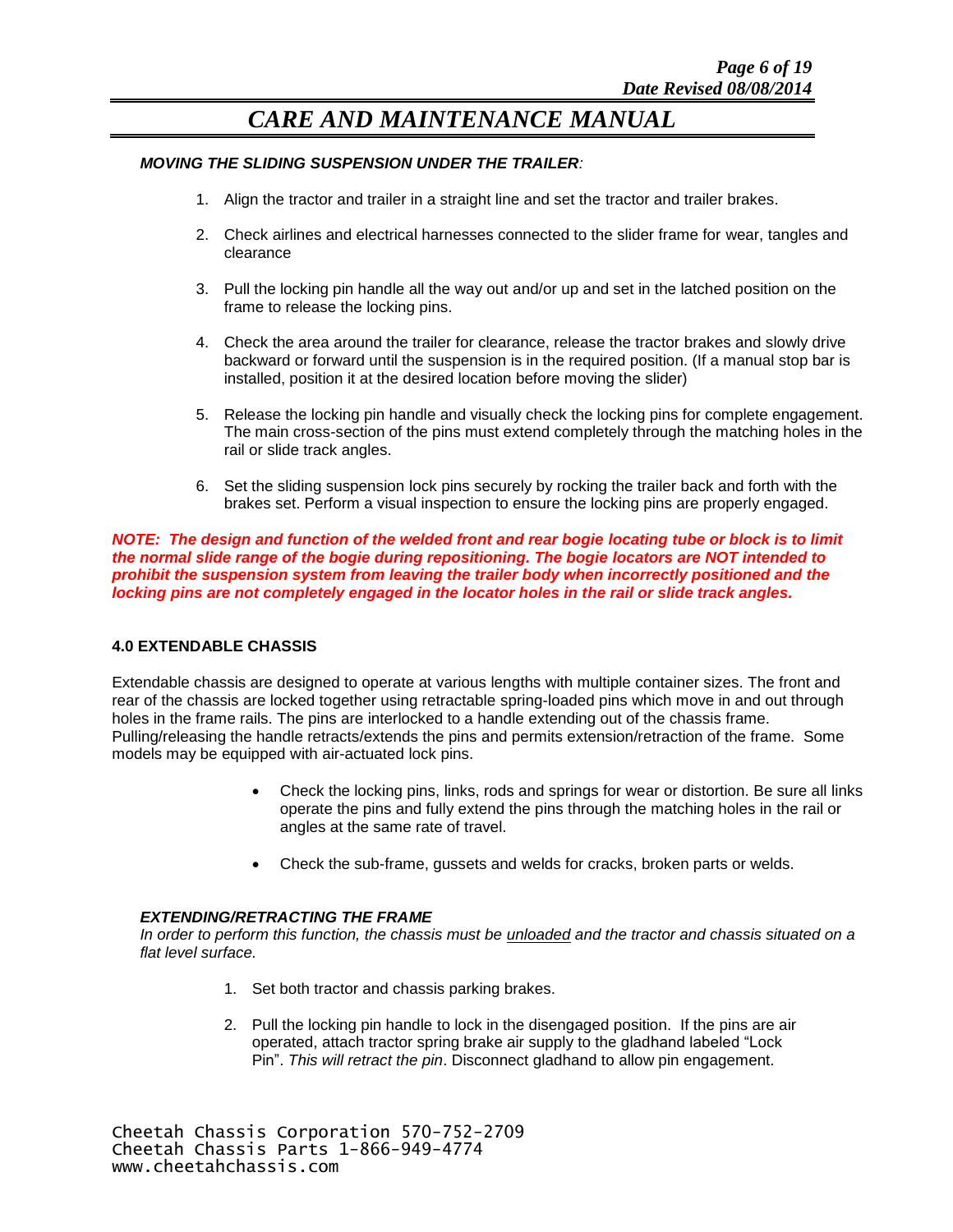- 3. Release the tractor brakes and drive slowly (*do not exceed 3 mph*) in a straight line in the direction required (forward for extending and rearward for contraction) until the desired position is reached. *Depending on model, slide pins may engage automatically.*
- 4. Gently rock the chassis back and forth to ensure pin engagement. The main body of the locking pin must protrude through the main rail. Perform a visual inspection to ensure the locking pins are properly engaged.
- 5. Check locking pins before every trip to ensure each pin is properly engaged.

#### **5.0 WHEEL, RIM AND TIRES**



**DANGER! LOOSE LUG NUTS, CRACKED WHEELS, MISSING NUTS OR LUGS ARE EXTREMELY DANGEROUS AND CAN CAUSE WHEEL LOSS, SERIOUS INJURY, PROPERTY DAMAGE, AND/OR DEATH!**

adequate training. ALL mounting, de-mounting, inspection, maintenance, procedures, **Rim, wheel and tire servicing can be dangerous. Serious injury, property damage or death could result from attempting to service or repair tires wheels or rims without safety requirements, instructions and practices must be followed.**

| DISC WHEEL CAP NUTS-Single nut                      | 450-500 ft lbs. |
|-----------------------------------------------------|-----------------|
| DISC WHEEL CAP NUT INNER-Double nut 450-500 ft lbs. |                 |
| DISC WHEEL CAP NUT OUTER-Double nut 450-500 ft lbs. |                 |
| SPOKE WHEEL LUG NUTS                                | 200-250 ft lbs. |
| HUB CAP BOLTS                                       | 10-14 ft lbs.   |

- Check tires, wheels and rims for damage from wear, cracks, corrosion, distortion and/or defects every time tires are checked for proper inflation or de-mounted. Scrap any cracked, worn or deformed parts. **NEVER** weld a wheel or rim. Always follow OSHA and Tire and Wheel Manufacturer's recommendations and requirements.
- Check and re-torque wheel/rim mounting nuts after a short (50-100 mile) break in period to the manufacturer's recommendation. **Maintain the appropriate torque levels indicated on manufacturer's decal affixed to the equipment.**
- Check the tires daily for wear, cuts, breaks, cracks, defects, objects caught or penetrating the tire carcass and for proper inflation. Check tire pressure when the tires are cool and maintain the pressure noted on the sidewall. **DO NOT** operate a trailer with tires that have the internal reinforcing wires or belt showing or less than 2/32" tread depth when measured at a major tread groove.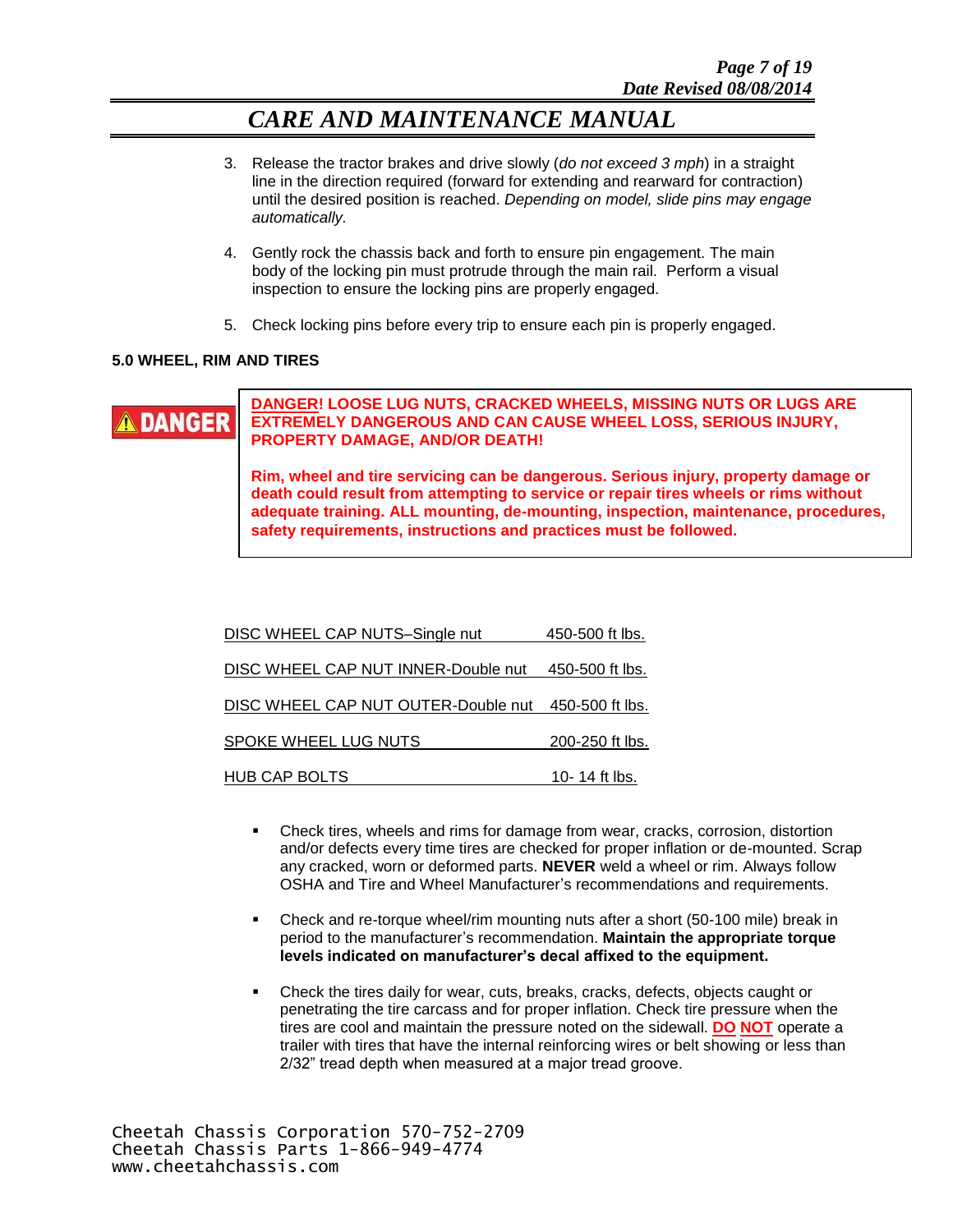Check tire sizes to confirm that tires are properly matched. **DO NOT** mix bias and radial tires. (*See FMCSR section 393.75*)

More information is available at no cost from your local OSHA office. Ask for, *Rules and Regulations 1910.177* " *Servicing Multi-Piece and Single Piece Rim Wheels*" or contact the U.S. Department of Labor, Publications Distributions Office, Room N1401, Washington, D.C. 20210 (202-523-9667) Another source of this information is the: Wheel and Rim Institute for Safety, 5121 Bowden Road, Suite 303, Jacksonville, FL 32216.

#### **6.0 AUTOMATIC TIRE INFLATION SYSTEM**

Trailers equipped with an automatic tire inflation system will have an indicator light located on the front bolster or cross member. When the indicator light stays on for more then ten minutes, report it to your dispatcher or maintenance supervisor. The light means your tire is being inflated to the proper cold temperature pressure and may have a serious leak that will need repaired.

### **ACAUTION**

 Hoses are under pressure, use caution when servicing! A complete *Installation and Service Manual* can be obtained from the applicable vendor (see Section 18) or Cheetah Chassis Corporation.

#### **7.0 WHEEL BEARING LUBRICATION AND ADJUSTMENT**

Wheel end bearings are typically lubricated in one of two ways - either oil or grease.

#### **7.1. OIL LUBRICATION**

*Oil lubricated bearings can be identified by visually inspecting the hubcap ends, which will have a clear face and show the oil level in the hub.*

- Check hubcap face, gasket and hub end for oil leakage before *every* trip.
- Check inner wheel and seal area for indications of oil leaking into the brakes, drum, or wheel.
- Check oil level every 1000 miles, add oil if the level is low, but **DO NOT** operate the trailer if oil is present on the wheel end until repairs have been made.
- Change oil if the wheel end is disturbed during wheel end or hub removal or if oil is contaminated.
- Change oil at least once every 12 months or 100,000 miles, whichever comes first for *standard duty* service. Change oil at least once ever 6 months or 30,000 miles for *heavy duty* service.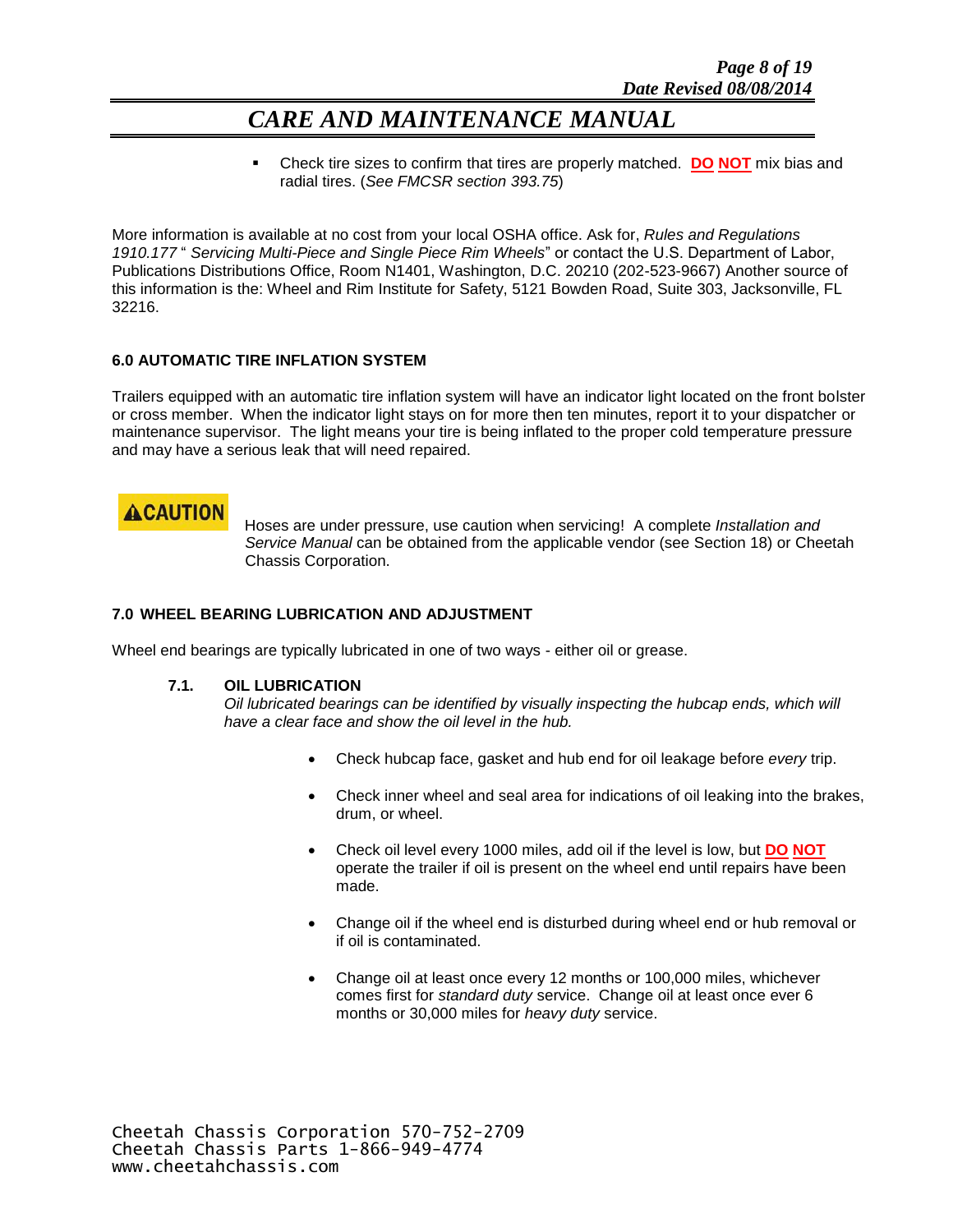#### **7.2 GREASE LUBRICATION**

*Grease hubcaps are solid without a clear end-face and do not allow checking the lubrication level by sight*.



**DANGER: Undetected grease loss can lead to damaged bearings or wheel end failure!**

- Check for grease on the hubcap, vent, gasket, wheel, or inner brake mechanism (if equipped) with grease before *every* trip. *This is more difficult to check than oil*. The grease will mix with road dust and form a paste-like coating on the wheel-end parts when leaking.
- Chassis that have grease lubricated bearings are fitted with metal hubcaps. Check for contamination of grease and proper grease quantity when wheels or hubs are removed.
- Change grease at least once every 12 months or 100,000 miles, whichever comes first for *standard duty* service. Change grease at least once ever 6 months or 30,000 miles for *heavy duty* service.

#### **8.0 BODY AND CHASSIS**

Flatbed and Skeletal Chassis frames should be maintained in good condition because of their loadsupporting function. These structural members must be in good condition to work safely and correctly. Operating equipment "in service" requires that all members be straight, aligned with the supporting structural parts, and undamaged. **DO NOT OPERATE EQUIPMENT WITH DAMAGED STRUCTURAL COMPONENTS. Flatbed and skeletal chassis frames should be checked daily for structural damage.**

- Check the kingpin and upper coupler support structure for damage, wear, or corrosion. Check connection welds, which connect the kingpin to the trailer frame. **DO NOT** operate a trailer that has damage to the lower locking flange of the kingpin, cracked welds, or abnormal wear.
- Check the landing gear and the support structure for loose bolts, cracked welds, damage and bent or distorted parts. Lubricate the landing gear lube points to maintain free cranking action. Additional service may be required if the legs become difficult to raise or lower and if the travel of the legs (up or down) is restricted.
- Extend the legs fully before uncoupling a tractor. **DO NOT** drop a loaded trailer to the ground. Crank the landing gear legs up or down to match the tractor fifth wheel height before coupling.
- Operate slide pins and twist locks to ensure they are undamaged, function properly and can be retained in the locked position. Stake pockets and container tie-downs must be connected and working properly. **DO NOT operate a chassis with damaged or missing tie-downs.**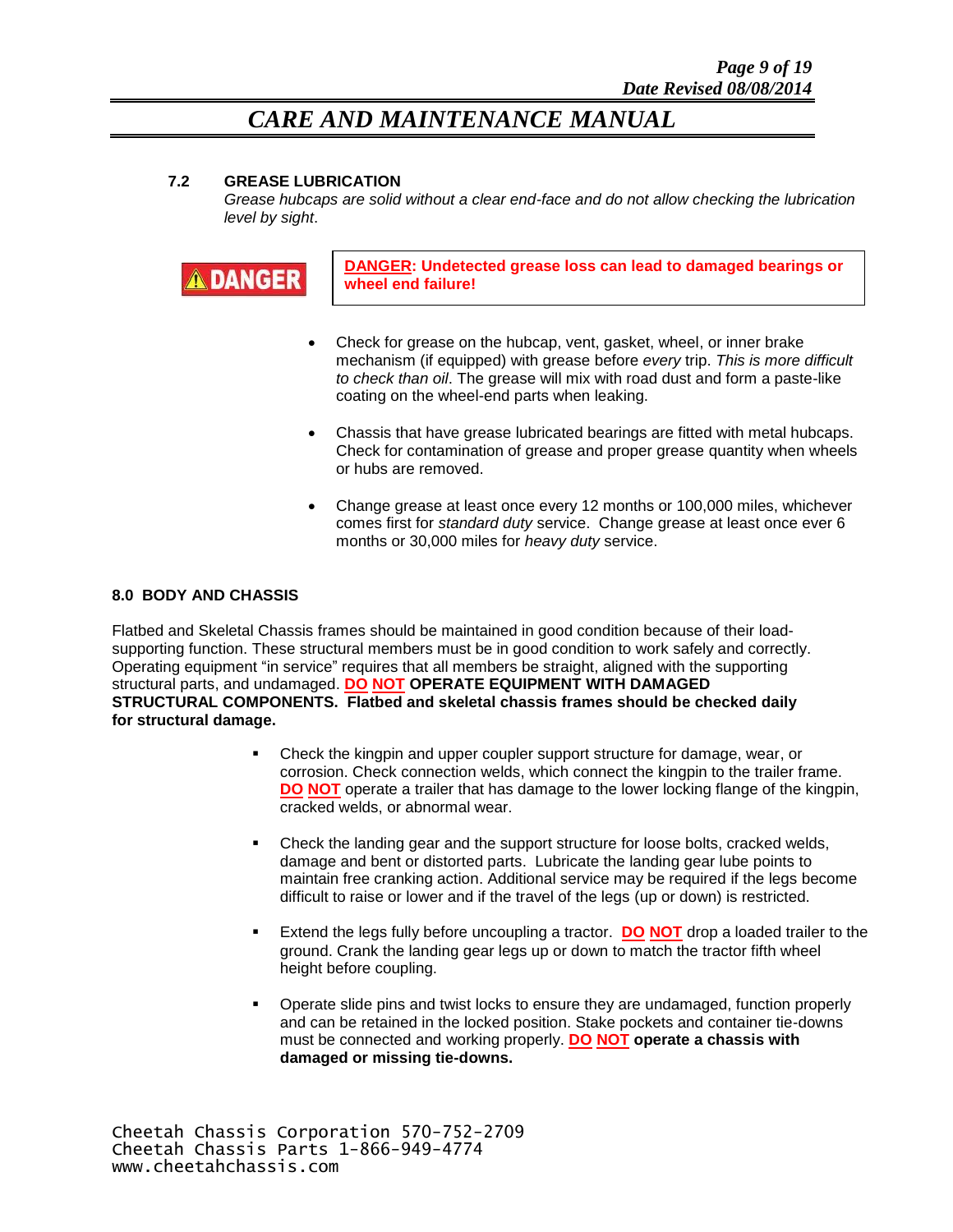- Lubricate locking pins to maintain free-sliding action. Operate to ensure that pins will be retained in the locked position. Check locking pin support structure for damage. When present, check bolts for proper torque.
- Lubricate twist locks to maintain free-rotating action. Perform a test operation to ensure that lock will be retained in locked position.
- Front and rear cross members or bolsters on flatbeds or chassis must be straight, connected and aligned with the main beams. Check for cracks, broken welds and damage.
- If a tire carrier is installed, check for damage and make sure it is securely connected to the trailer chassis. A spare tire should be slid completely into the carrier frame and secured by a safety chain and lock connected to the carrier frame and wrapped around the tire.



**DANGER: Damage and injury can occur if a tire leaves the carrier while the trailer is in motion.**

- Check for loose paint, metal corrosion and rusty welds, every six (6) months, or during routine periodic inspection. When discovered, wire or power brush to remove non-adhering material and wipe clean. Spot-paint with primer and apply a color matching topcoat when the primer is thoroughly dry.
- Check winches periodically (if installed) to ensure the structural integrity of the winch and its connection to the side rail. Depending upon the size/type of winch, properlysized webbing or cable must be used and be of suitable strength for the applied working loads. Each winch is equipped with a device to lock the winch spool, preventing the strap from loosening. This device must be locked under load.



**DANGER: If these items are not followed, the load supported may shift or break free, causing injury or death.**

#### **9.0 REAR IMPACT GUARD (RIG)**

All trailers built after January 26, 1998 with GVWR over 10,000# (with some exemptions) must be equipped with a rear impact guard which complies with FMVSS 223 and 224. The RIG must be mounted no more than 22" above the ground, no more than 12" ahead of the rear of the trailer, have a 4" or more rear horizontal member face that extends across the entire rear of the trailer to within 4" of each side and be able to absorb loads and energy defined by FMVSS specifications. There must be a certification label mounted on the curbside forward face of the lower horizontal member 12" inward from that end. The guards must be maintained in the condition delivered as defined by FHWA regulations. Repairs or replacement must be performed so that the original structure, integrity, and dimensions are retained. *A certification label must be re-installed on all RIGs repaired or replaced.*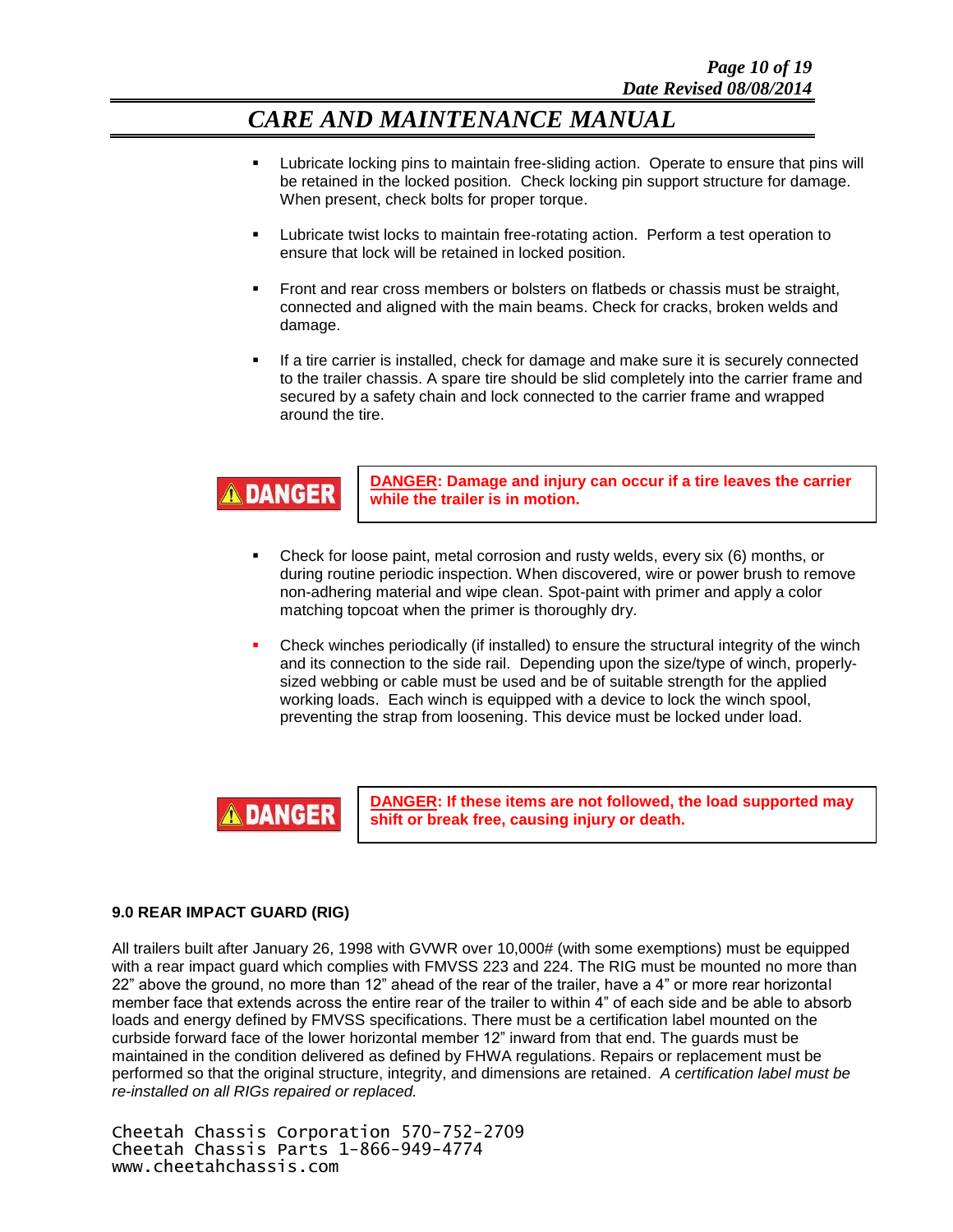Check the RIG and rear trailer crossmember for dents, cracks, broken parts, damage and distortions. **Contact Cheetah Chassis Parts 1-866-949-4774 to order OEM replacement parts, a REQUIREMENT to remain in compliance with FMVSS 223 and 224.**

#### **10.0 ELECTRICAL SYSTEM and CONSPICUITY**

- Check all lights for position and illumination. Clean and/or replace any dim lights.
- Check wiring and harnesses for tight connections and damage. Clean the J-560 7- Way ATA connector pins in the service receptacle on the front of the trailer if any lights are dim or do not illuminate. Use a 12-volt battery or approved diagnostic system to troubleshoot electrical connection problems.
- Check reflective tape on the trailer sides and rear. There must be a minimum of 50% of the overall trailer length of 2" wide, alternating red and white reflective tape on each side of the trailer and a full-width stripe of 2" wide alternating red and white reflective tape on the horizontal cross tube of the RIG and along the bottom of the rear doors. A 2" wide, white reflective tape angle with 12" legs must be installed at the top outer corners of the rear doors on vans and the top outer corners of any bulkhead installed on flatbeds. Clean any dirt or grime off tape for maximum visibility.

#### **11.0 WOOD DECKING**

Idle platform trailers parked outdoors for extended periods may suffer weather damage as a result of being exposed to excess sunlight and/or moisture. Damage from sunlight may take the form of *shrinkage* of the top face of the decking, causing season checks (i.e., cracks) to appear *between* boards, often accompanied by concave cupping. Degradation of the wood may result if rainwater is permitted to fill these cracks and trapped water penetrates the interior portion of the boards. *TIP***:** *Minimize weather damage by applying a high-quality, water-repellent wood preservative to all visible surfaces of the decking.*

#### **12.0 PINTLE HOOK OPERATION**

#### **The following instructions apply to PREMIER MODEL 270** *only***, typically used by Cheetah Chassis Corporation. For instruction on all other models, contact Cheetah Chassis' Engineering Dept.**

 Check the coupling body and latch components for cracks, impact damage or deformation before each use.

**ACAUTION DO NOT** use if any of these conditions exist.

- Check for gap between the latch and top of the horn on coupling body before each and every use. The hitch must be removed from service and repaired/replaced if a gap of 3/8" or more is measured.
- Lubricate latch components using a spray-type penetrating lubricant to evenly coat all pins, at 90-day intervals or sooner, depending on the operating environment. Be sure to rotate each latch component several times to evenly distribute. Remove any excess lubricant with rag.

**ACAUTION DO NOT** apply lubricant to pintle/horn or saddle area of hitch body.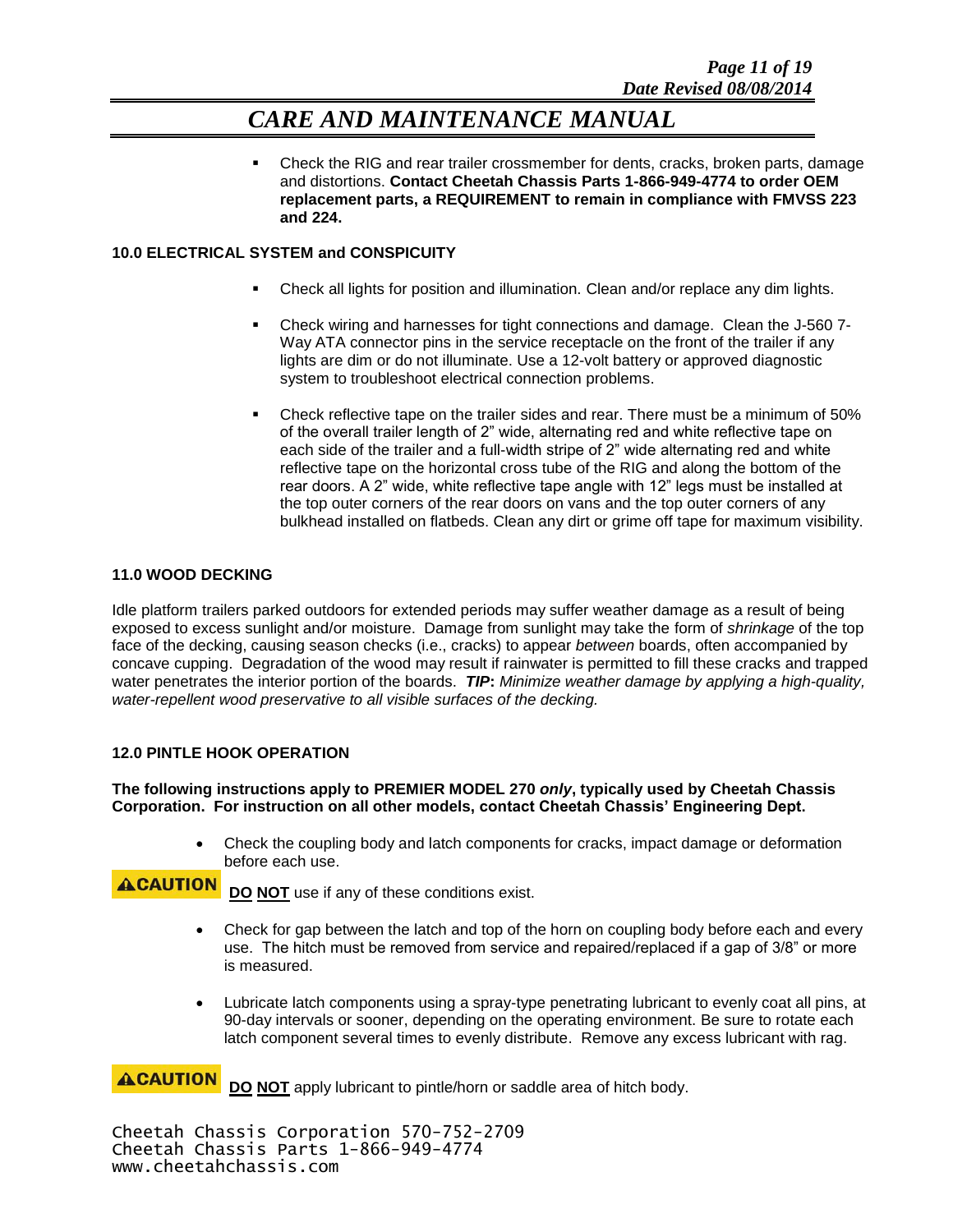Check all mounting bolts no less then every four months to ensure the proper torque values shown below are maintained.

#### *Torque values shown are for Premiers 270 Air Adjusted Coupling.*



- 1. Grasp Pawl Handle and pull *outward* to left of body until motion stops. While holding in this position, rotate *upward* until Pawl is in the fully opened position.
- 2. While holding Pawl in opened position, grasp and rotate Latch into the *open* position and against Pawl. Machined ledge on Latch should be under matching machined ledge on Pawl.
- 3. Slowly lower both Latch and Pawl together until parts interlock in the opened position. Coupling is now ready to couple or uncouple drawbar eye.

#### *Closing Coupling Latch:*

- 1. Grasp Pawl Handle with one hand and rotate *backwards* (towards mounting surface) until Latch is free.
- 2. Rotate Latch *downward* until it makes contact and is properly seated on top of the pintle hook.
- 3. Rotate Pawl *downward* until it engages Latch at matching machined ledge, release handle making certain that the Pawl is seated against right side of body.
- 4. Verify proper latching by grasping Pawl and pulling directly upward. **LATCH SHOULD NOT OPEN!**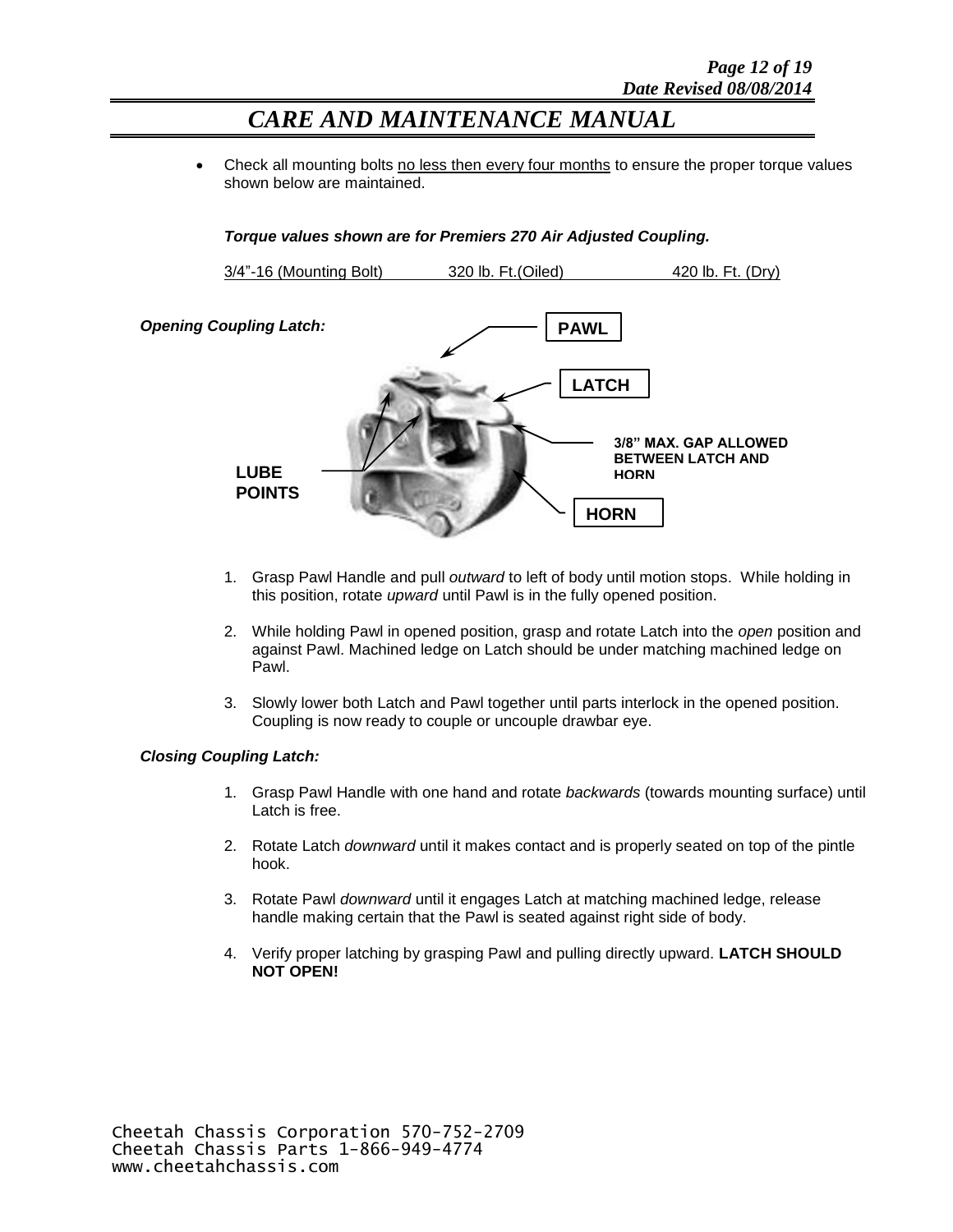# **DANGER**

**DANGER: NEVER weld on any coupling assembly in order to repair damaged or worn bodies or parts. Field or shop weld repairs are inadequate and may further weaken the coupling. Use only genuine PREMIER replacement parts on any repairs. Use of other parts, which can have different specifications or tolerances, may fail to alert you to non-obvious damage to the hitch, which can lead to hitch failure.**

#### **NARNING**

OTHER INSPECTIONS AND PROCEDURES ARE ALSO REQUIRED PRIOR TO OPERATION OF COMBINATION VEHICLES. CONSULT AND FOLLOW ALL FEDERAL MOTOR CARRIER SAFETY REGULATIONS AS WELL AS LOCAL OR STATE GUIDELINES, INCLUDING THE USE OF ADEQUATELY RATED SAFETY CHAINS**. MAKE CERTAIN THAT ADEQUATELY RATED SAFETY CHAINS HAVE BEEN PROPERLY CONNECTED PRIOR TO TOWING!**

#### **13.0 BRIDGEMASTER – TRIDEM AND TANDEM AXLE**

The Bridgemaster chassis is intended for the cartage of 20 ft. I.S.O containers whose gross vehicle weight does not exceed 24 metric tons (52,910 lbs.). It is expected that the Bridgemaster chassis will be operated in substantially the same manner as a conventional 23-1/2 ft. slider.



**DANGER**: **The high center of gravity makes it imperative that the combination of tractor, chassis, payload, and container be operated on paved highways and in observance with state and federal regulations covering weight limitations and axle spacing. Extreme care must be exercised and all speed laws obeyed when entering or exiting highway ramps that include tight turns that could induce tipping.**

The Bridgemaster chassis is **NOT** intended for:

- Carriage of tank containers with live liquid loads. The high frame that is characteristic of this chassis makes it unsuitable for the cartage of liquid load tank containers.
- Operations in off-the-road situations such as quarries, trash deposits, or waste sites. **Off highway use and/or travel over unimproved roadways can result in damage to the vehicle and can potentially void any warranties.**
- Loading of heavy substances into open top container.
- Repeated turning in tight circles.

### **ACAUTION**

I. Loading open-top containers while the chassis is in the *extended* position may result in damage to the chassis. All loading should be performed with the chassis in the *closed* position. This is especially important when landing a fully loaded container.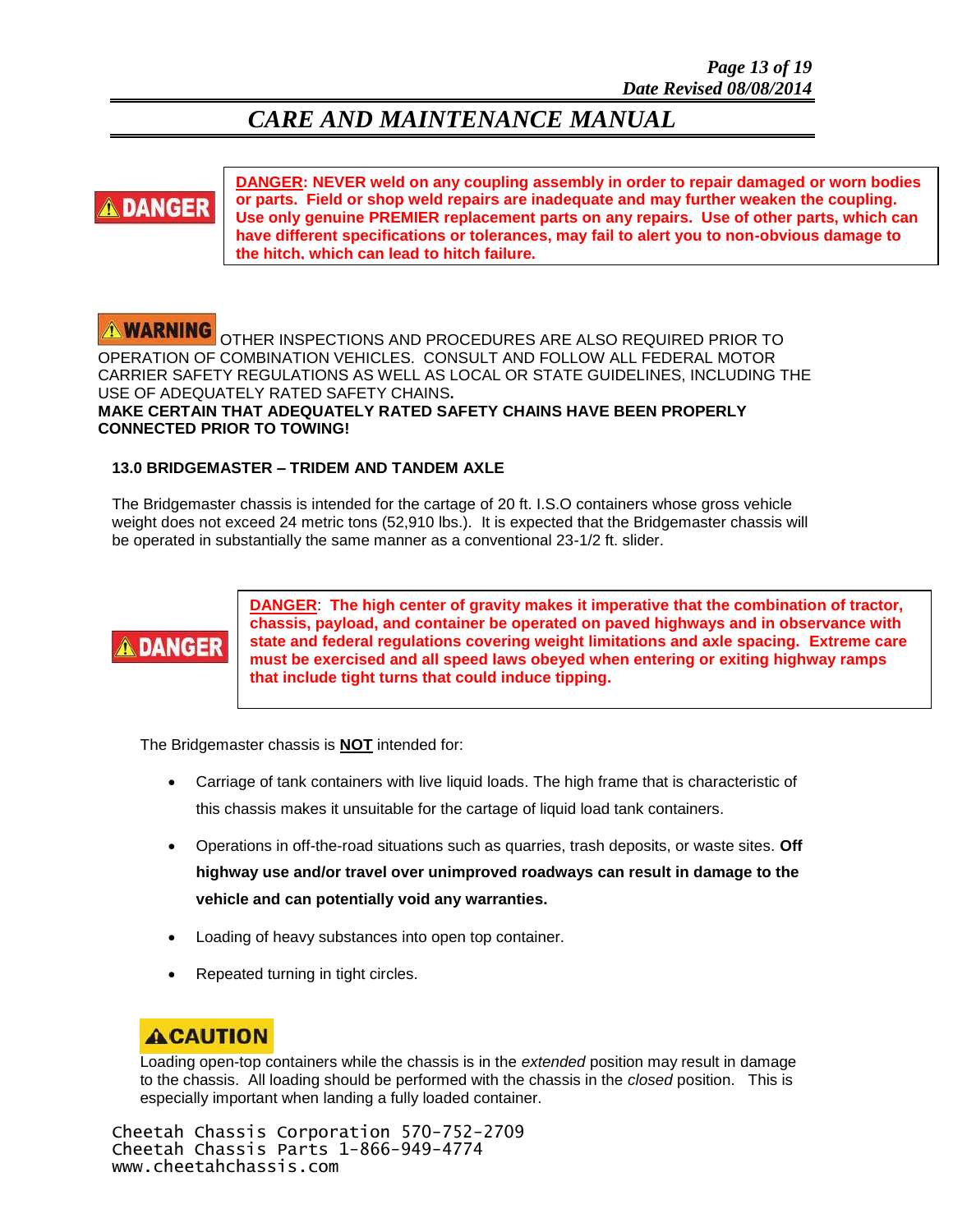Heavy haulers, such as Bridgemaster chassis, should be given a pre-trip safety inspection prior to each use.

- Check the locking pin engagement to ensure all fasteners are present and tight.
- Check the plastic slide pads that facilitate the repositioning of the tridem axle assembly regularly for wear and replace worn parts in a timely manner.



**DANGER: It is imperative that ALL personnel must remain clear of chassis when closing or extending the chassis or serious injury may result.**

#### *BRIDGEMASTER OPERATING INSTRUCTIONS TO "CLOSE" CHASSIS*

- 1. With tractor and chassis on a flat, level surface, set the chassis parking brakes.
- 2. Pull the locking pin handle located on the roadside of chassis. Lock the slide pins in the disengaged position.
- 3. With the chassis brakes on, move the tractor and chassis straight *backwards*. **DO NOT exceed 3 m.p.h.** Slide pins should engage automatically, but perform a visual inspection to make sure all slide pins are fully engaged.

#### *BRIDGEMASTER OPERATING INSTRUCTIONS TO "EXTEND" CHASSIS*

- 1. With tractor and chassis on a flat, level surface, set the chassis parking brakes.
- 2. Pull the locking pin handle located on the roadside of chassis. Lock the slide pins in the disengaged position.
- 3. With the chassis brakes on, pull the tractor and chassis straight *forward*. **DO NOT exceed 3 m.p.h.** Slide pins should engage automatically, but perform a visual inspection to make sure all slide pins are fully engaged.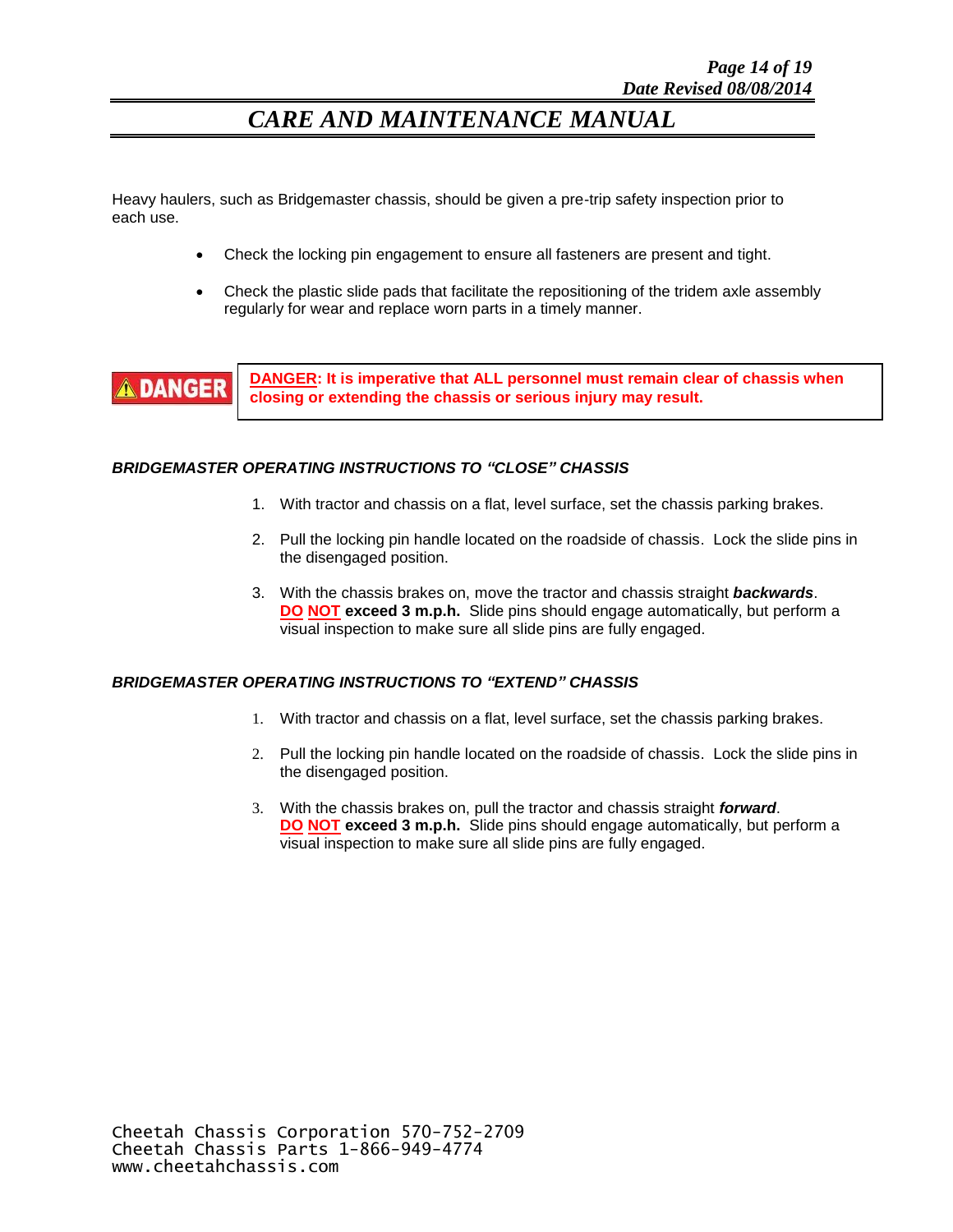#### **\* GENERAL INSTRUCTIONS \*\***

1.) When turning, do not exceed 45 degrees as shown in the illustration below. If excessive turning is required in the trucking yard, the chassis should be in the closed position. **Note: When fully loaded, the Bridgemaster IS NOT LEGAL for federal highway use in the closed position.**



2.) Do not exceed a fifth wheel height of 52" or serious damage to the chassis frame or running gear may result.

#### **14.0 TANK CHASSIS OPERATION**

The Cheetah Chassis Tank Chassis is intended for the cartage of 20 ft. liquid load tank or ISO containers whose gross vehicle weight does not exceed the chassis gross vehicle weight rating (GVWR). It is also intended that the combination of tractor, chassis, payload, and container be operated on paved highways, within the speed limit, and in observance of state and federal regulations covering weight limitations and axle spacing. Off highway usage and/or travel over unimproved roadways can result in damage to the vehicle.



**DANGER: The high center or gravity of liquid load tank containers makes them very susceptible to rollover. It is imperative that all speed laws are obeyed and that extreme care be exercised when entering or exiting highway ramps that include tight turns or other factor that could induce a rollover. All personnel must remain clear of the tank container when operating the lift as the container can drop unexpectedly. Failure to stand clear may result in serious injury.**

#### **OPTIONAL TANK FRONT LIFT OPERATION**:

Your Cheetah Tank Chassis may be equipped with an optional tank front lift system designed to aid in the complete discharge of a liquid tank container. This is achieved by elevating the front of the container.

**ACAUTION DO NOT operate lift when container is more than ¼ full**.

#### *LIFTING TANK*

- 1. Release front bolster twist locks.
- 2. Loosen rear locks (if screw down type).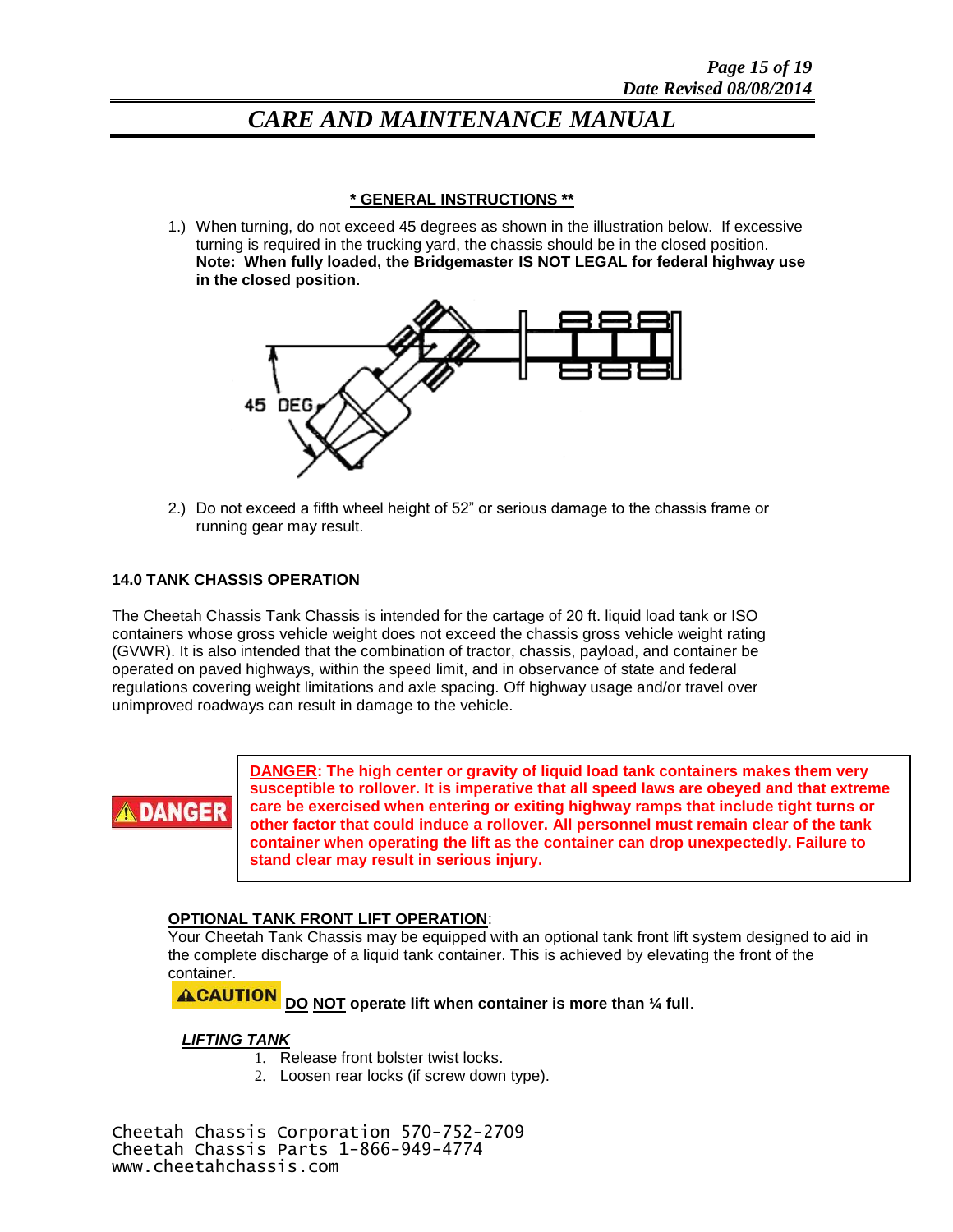3. Pull Control Handle to lift tank. *Tank will lift only when sufficient product has been discharged.*

#### *LOWERING TANK*

- 1. With front locks in release position, push Control Handle into lower tank.
- 2. Tighten and engage all locks.

#### **15.0 20-40 PALLET CHASSIS OPERATION**

The Cheetah Chassis 20-40 Pallet Chassis is intended for the transport of one (1) loaded 20-foot container or two (2) **empty** 20-foot containers or one (1) 40-foot container. The operation of this chassis is different from the typical slider chassis. The container is repositioned via a sliding pallet that rolls on top of the chassis tires. The pallet must be in the rear position to accept the two (2) empty 20-foot containers or the one (1) 40-foot container.

#### **The chassis parking brake must be released to reposition the chassis.**



**DANGER: It is imperative that ALL personnel must remain clear of chassis when repositioning the chassis or serious injury may result**.

#### **The pallet can only be repositioned either in the absence of any container or up to a loaded single 20-ft container.**

#### *TO MOVE PALLET:*

- 1. Pull handle to release the pallet's lock pins.
- *2.* Pull palm control button to dump from air ride suspension. *Container and/or pallet will lower and rest on top of tires. When repositioning the pallet will move in the same direction as the chassis.*
- 3. To move pallet from front to rear position: With the parking brake released, move the tractor and chassis slowly in reverse. Pallet will move toward the rear and lock in the rear position. **Loaded containers must be repositioned**  *slowly* **to prevent damaging the chassis.**
- 4. To move pallet from rear to front position: With the parking brake released, move the tractor and chassis slowly in reverse. Pallet will move forward and lock in the front position. **Loaded containers must be repositioned** *slowly* **to prevent damaging the chassis.**
- 5. Operator must verify that the pallet's lock pins are properly engaged.
- 6. Push palm control button to re-inflate suspension air bags. Driver can move chassis once there is sufficient tire clearance.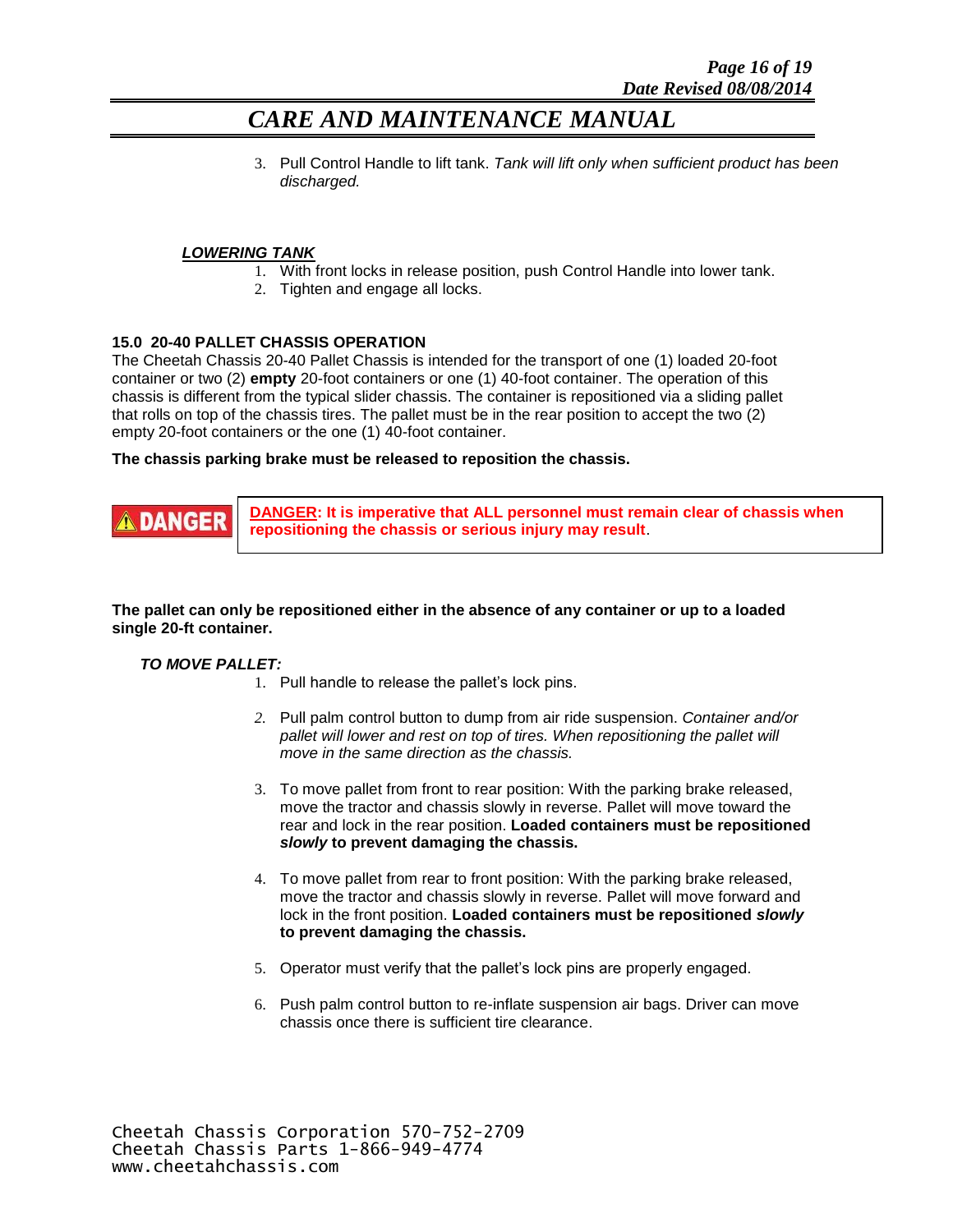#### **16.0 GOOSENECK ADAPTER OPERATION**

Gooseneck adapters are used on combination chassis equipped to handle both ISO/AAR and domestic type containers. Prior to loading the container, both the roadside *and* curbside adapters must be in the *Upper* position for ISO/AAR containers with a 4 3/4" high gooseneck tunnel or in the *Lower* position for domestic hi-cube containers with 3 1/4" high, low-profile gooseneck tunnels. **The adapter must be in the proper position** *BEFORE* **loading the container. Improper positioning before loading can cause and result in damage to both container and chassis.**

#### **ACAUTION DO NOT grab the yellow decaled section of the 1/2" rod.**

#### **To** *Raise* **the adapter for ISO/AAR containers with a 4 3/4" high gooseneck tunnel**

- 1. Grab the 1/2" rod in the center \* *(this area will be offset and painted a different color than the rest of the trailer)*
- 2. Rotate the adapter *toward* the operator and *outward* from the center of the trailer.
- 3. Drop into place.

#### **To** *Lower* **the adapter for Domestic Hi-Cube containers with 3 1/4" high, low-profile gooseneck tunnels**

- *1.* Grab the 1/2" rod in the center \* *(this area will be offset and painted a different color than the rest of the trailer)*
- 2. Rotate the adapter *away* from the operator and *toward* the center of the trailer.
- 3. Drop into place.

#### **17.0 SAFETY DEFECT REPORTING**

The Department of Transportation has rules covering the inspection, repair, maintenance, parts, safe operation and periodic inspections. These rules are contained in the *Federal Motor Carrier Safety Regulations, parts 393 and 396.*

If you believe that your vehicle has a defect which could cause a crash or could cause injury or death, you should immediately inform the National Highway Traffic Safety Administration (NHTSA) in addition to notifying Cheetah Chassis Corporation.

If NHTSA receives similar complaints, it may open an investigation, and if it finds that a safety defect exists in a group of vehicles, it may order a recall and remedy campaign. However, NHTSA cannot become involved in individual problems between you, your dealer, or Cheetah Chassis Corporation.

To contact NHTSA, you may call the Vehicle Safety Hotline toll-free at 1-888-327-4236 (TTY: 1-800 424-9153); go to [http://www.safercar.gov;](http://www.safercar.gov/) or write to: Administrator, NHTSA, 1200 New Jersey Avenue S.E., Washington, DC 20590.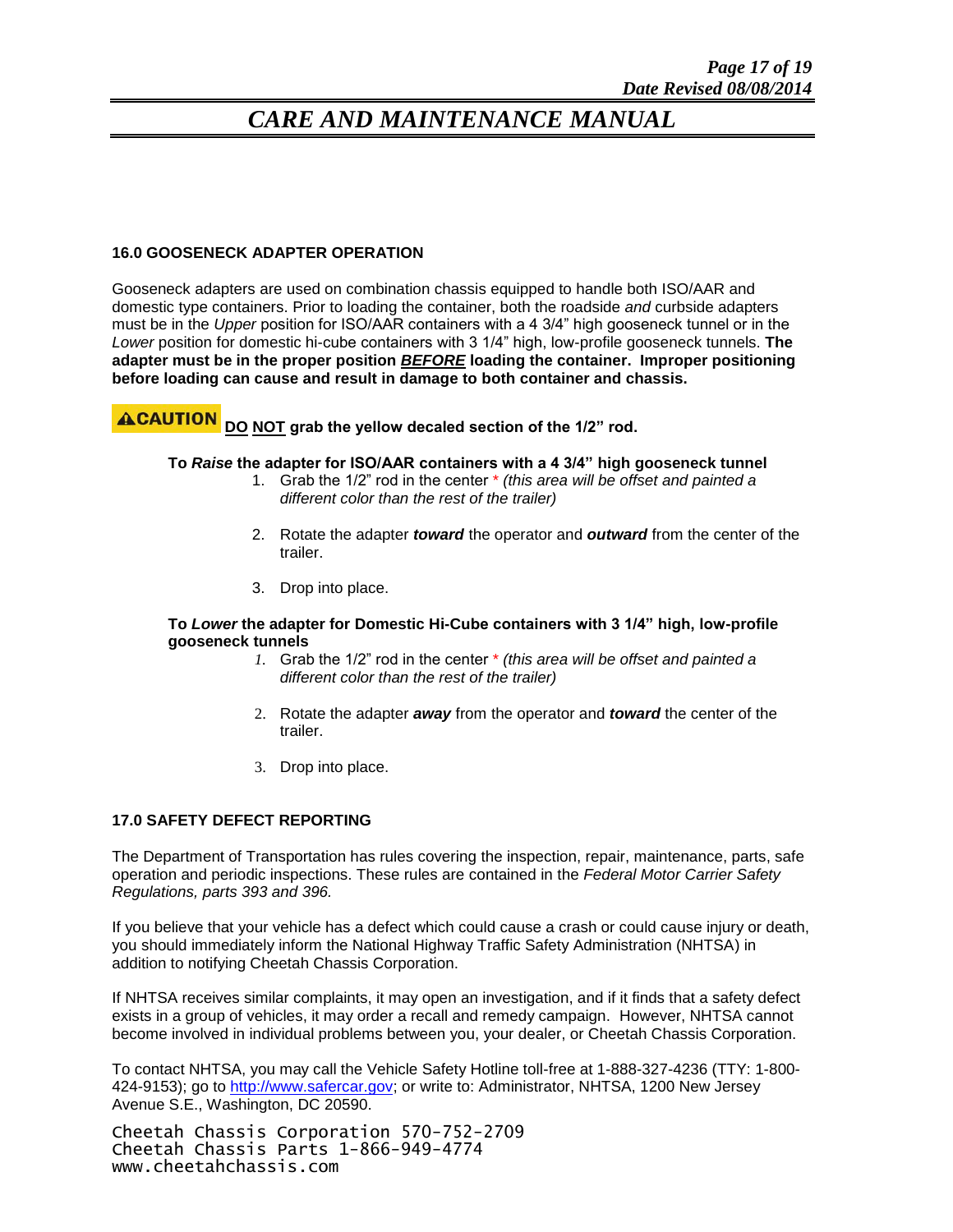You can also obtain other information about motor vehicle safety from [http://www.safercar.gov.](http://www.safercar.gov/)

#### **18.0 REFERENCE GUIDES TO CHASSIS INSPECTION**

A useful guide that may be used as an aid towards complying with the Federal Highway Administration inspection requirements is published by the Institute of International Container Lessors of Westchester, New York. Call 1-914-747-9100 or visit **[http://www.iicl.org](http://www.iicl.org/)** to order a copy of the publication, "*Guide For Container Equipment Inspection'*". Numerous publications are also available through the respected Truck Trailer Manufacturers Association (TTMA). Call 703-549-3010 or visit **[http://www.ttmanet.org](http://www.ttmanet.org/)**.

#### **19.0 VENDOR CONTACT LIST**

*Maintenance and care procedures are available from the following vendors:*

- *1. Suspension*
	- *a. Hutchens Industries 1-800- 654-8824 Web site: <http://www.hutch-susp.com/resources.htm>*
	- *b. Holland Neway International, Inc Technical/Customer Service*

*1-888-396-6501*

*Web Site: <http://www.thehollandgroupinc.com/Portal/Products/Suspensions/TrailerSuspensions/>*

*Binkley Suspension / The Holland Group*

*Technical/Customer Servicet*

*1-888-396-6501*

*Web Site: <http://www.thehollandgroupinc.com/Portal/Products/Suspensions/TrailerSuspensions/>*

*c. Hendrickson Trailer Suspension Systems Technical Service Department 1-330-456-7288*

*Web Site: <http://www.hendrickson-intl.com/products/>*

*d. Eveley Suspension Technical Service Department*